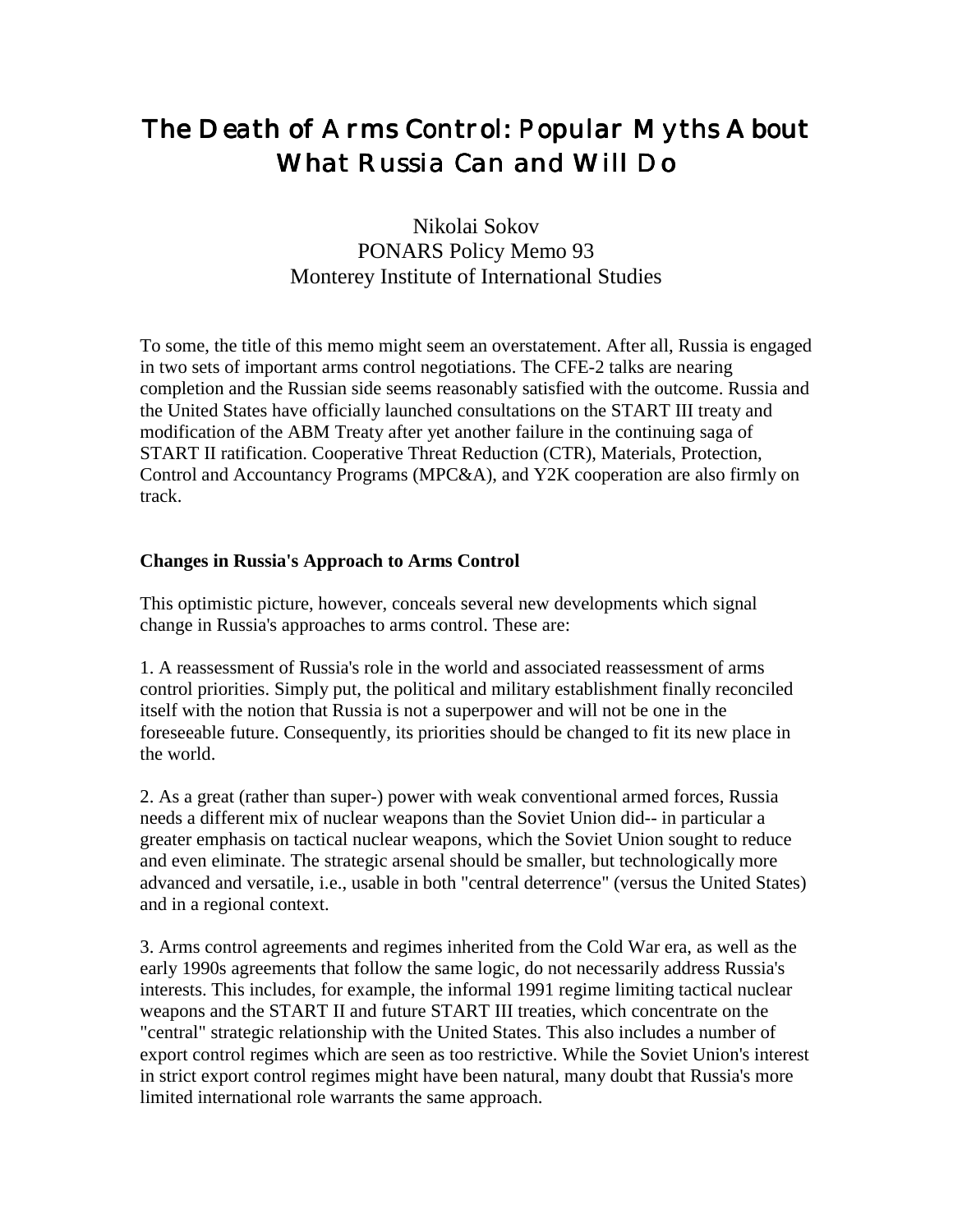4. The criteria of acceptability for new arms control agreements are stricter than before; of special value is "untied hands," i.e., Russia's ability to pursue policies, whether in arms acquisition or arms export, which fit the current definition of its national interest. Since the regimes inherited from the Soviet Union are often seen as excessively restrictive, there is a strong inclination to revise them. The preferred method of revision is through negotiations, but there are now fewer inhibitions to unilateral revision if negotiations are unsuccessful.

5. The Russian approach to international security regimes stresses the interrelationship of issue-areas (linkages). Cooperation on arms control and nonproliferation regimes is dependent upon cooperation from the West on issues that are important to Russia, such as economic assistance. For example, credits from the IMF are viewed as a measure of the propensity of the West to cooperate with Russia and, accordingly, a tougher line of the West in this area is likely to lead to a tougher line of Russia regarding security regimes.

The area which might witness the greatest changes in the next few years is nuclear weapons and nuclear arms control. The Russian nuclear arsenal is undergoing considerable changes. Most likely, Russia will continue to move toward a relatively small, but very modern and viable strategic force that will guarantee that it retains second-strike capability under the most unfavorable circumstances. The future posture will be different from the Soviet one (for example, it will stress single-warhead silo-based ICBMs and mobile ICBMs with one or at maximum three warheads). The Russian military does not appear to be concerned about numerical parity with the United States.

The nuclear arsenal is also likely to feature a strong substrategic component. Pressure to return nuclear warheads to sea- and land-based tactical delivery vehicles has been steadily growing for several years. These weapons are supposed to compensate for the massive and irreversible superiority of NATO's conventional armed forces, as well as to counterbalance conventional forces of neighboring states. NATO has become a particularly acute concern in the aftermath of the war in Yugoslavia, which in the eyes of the Russian military demonstrated that NATO can resort to force without too many inhibitions and that Russia is not secure unless it can threaten to resort to nuclear weapons. To an extent, this view was reinforced by American experts who, trying to allay Russian concerns, explained that Russia can feel safe because no one in their right mind would use force against a nuclear power. These statements were interpreted to mean that nuclear weapons are the only reliable guarantee of security.

### **Arms Control Agreements and Russian Interests**

The Russian political-military establishment is not averse to arms control agreements, but only if they are compatible with the transition toward its new posture. However, the security regimes inherited from the Soviet Union and concluded in the early 1990s are not necessarily conducive to these goals.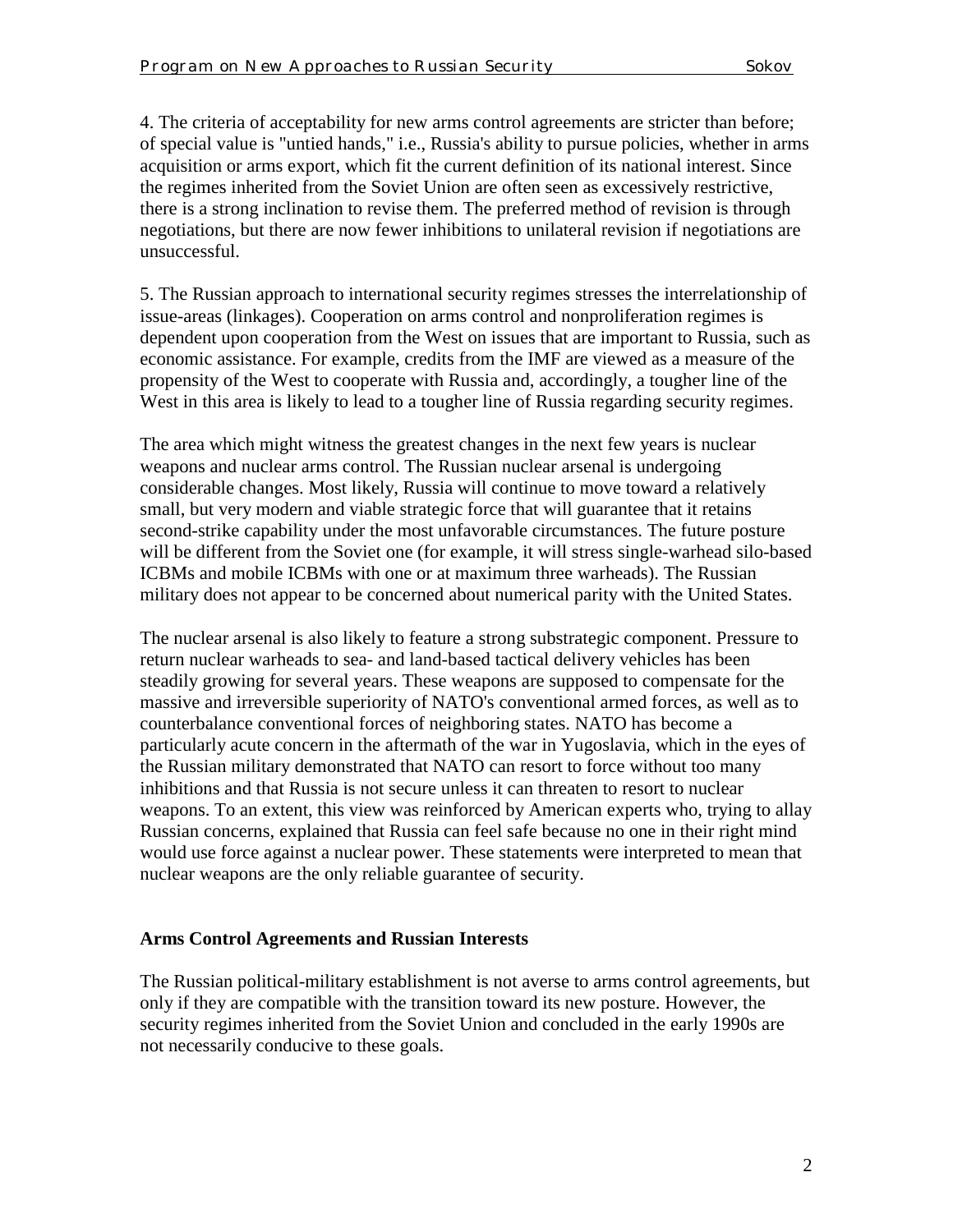For example, the 1991 informal regime on tactical nuclear weapons prevents the substrategic arsenal which is now seen by Russians as desirable. Tactical nuclear weapons were reduced by unilateral statements of George Bush and Mikhail Gorbachev in the fall of 1991 (in January 1992 Boris Yeltsin confirmed and slightly expanded Gorbachev's statement). Among other elements, these statements provided for the withdrawal and partial elimination of all tactical nuclear weapons except those that are air-based. According to available information, Russia continues to implement its obligations on the elimination of a significant portion of warheads for tactical delivery systems.

START II demands that Russia eliminate the bulk of its strategic weapons even as it lacks resources to quickly build a new, modern posture. A combination of the breakout potential under START II and the proposed national missile defense (NMD) system can allow the United States to quickly negate Russia's second-strike capability. The breakout potential under START II emerges because the United States will have to eliminate only a handful of its weapons while the rest will be simply "downloaded" (i.e., the number of warheads on them will be reduced). Russia, in contrast, will conduct the bulk of reductions by elimination, whereas downloading will be limited. Theoretically, the United States can return warheads to its delivery vehicles while Russia will have very few systems for uploading. Furthermore, Russian experts suspect that the proposed US limited and "thin" NMD system can be quickly expanded by the simple addition of several hundred interceptors, turning the currently foreseen "thin" defense into a "thick" one. START III is supposed to compensate for these shortcomings, but the price- agreement to American-proposed modifications to the ABM Treaty-- might be too high, in the Russian view.

The assumption that underlies the US approach is that economic constraints will push Russia toward reductions. It is commonly assumed that Russia will have no more than 1,000 to 1,500 warheads on strategic delivery vehicles; many predict a figure below 1,000. Consequently, Russia is expected to sign on to ABM Treaty modification in order to obtain START III.

The priorities of the Russian political-military establishment appear to be different, however. No matter how severe Russia's economic constraints, the Russian military frames its choices in other terms. They do not believe that the United States can be persuaded to agree to a deal that is acceptable to Russia. Absent a "good" agreement, it is considered more to Russia's advantage to let the United States unilaterally withdraw from the ABM Treaty. In this respect, Russian statements that the ABM Treaty should remain the cornerstone of strategic balance should be taken seriously rather than as mere rhetoric or a negotiating tactic.

The benefits the Russian military expects to yield from the US withdrawal from the ABM Treaty are twofold. First, Russia will be able to pursue modernization programs without asking "permission." For example, it can MIRV road-mobile Topol-M ICBMs if such a decision is made (which is not preordained). Second, Russia will have the "moral" right to revise other international regimes, such as the 1991 informal regime on tactical nuclear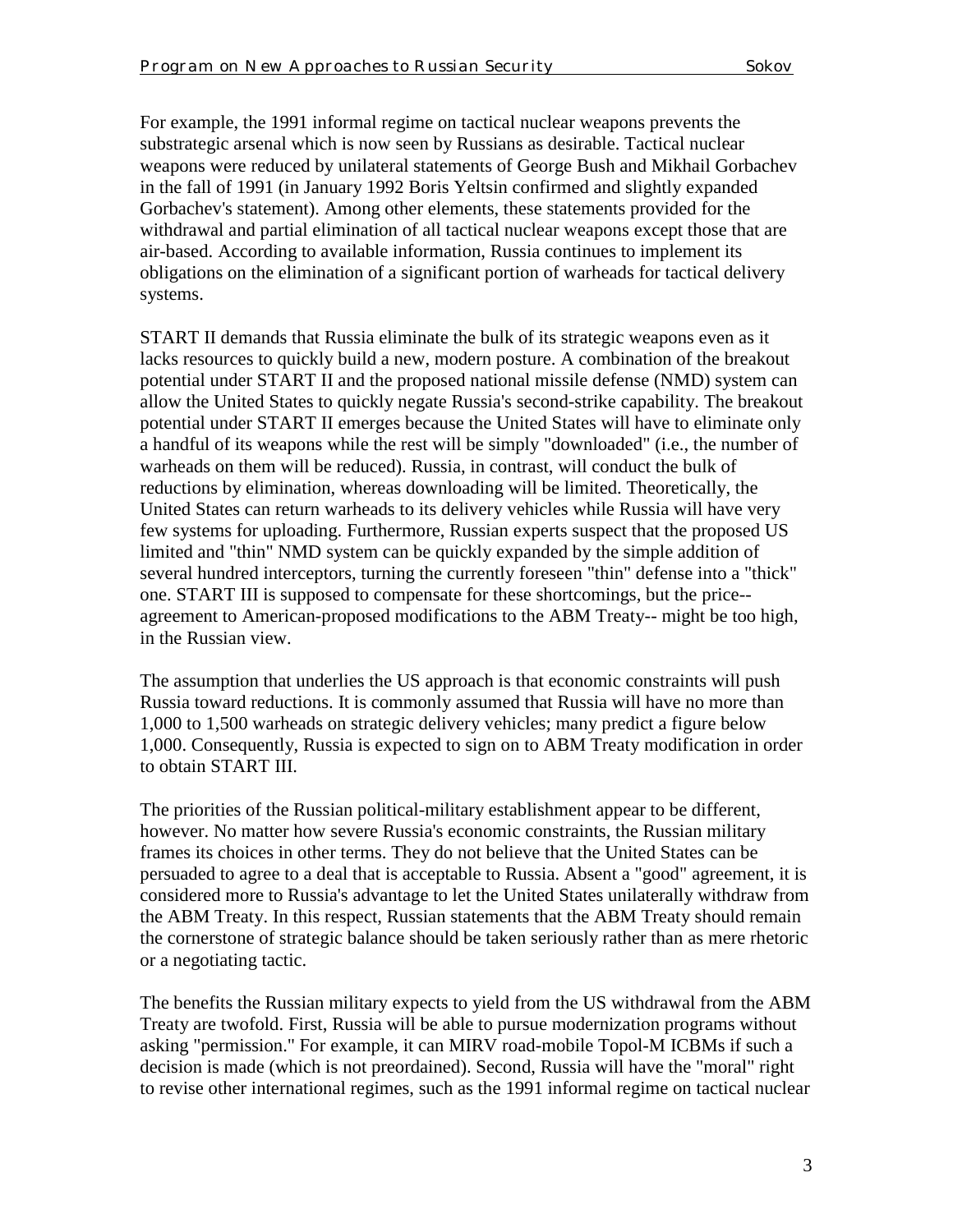weapons. In other words, the United States will "set the example" that international agreements are not completely sacrosanct, and then the international and especially domestic scene will be more permissive for this kind of action.

The idea of modifying the ABM Treaty was never popular in Russia, especially among the military. Still, until the war in Kosovo prospects for an exchange of START III for ABM Treaty modifications were strong. In the summer of 1998 a meeting of the Security Council adopted decisions that provided for a START II and III-compliant strategic posture. All excessive systems were scheduled for early elimination and Russia was supposed to retain only single-warhead ICBMs and a limited number of submarines with SLBMs sufficient for a low aggregate level of warheads. By early 1999 this became exactly what Russia wanted in exchange for concessions allowing the United States to deploy an NMD. START II was ready for modification by early April.

### **Kosovo Fallout**

The situation changed dramatically with the NATO bombing of Yugoslavia. START II ratification failed and, more importantly, the meeting of the Security Council in April reopened some options with respect to nuclear arms modernization that seemed to be foreclosed less than a year earlier. It was decided to extend warranty periods for MIRVed ICBMs, overhaul Delta III submarines in the Far East that had been scheduled for early retirement, and buy heavy bombers from Ukraine. The service life of submarines depends on periodic overhauls (usually called "medium-level repairs" in Russia). Reportedly, the Russian military planned to retain the SSBN fleet only in the North, consequently it was no longer necessary to spend money on the overhaul of the older-class SSBNs in the Pacific. The decision to conduct "medium-level repairs" with respect to Delta III's in the Pacific means that they will remain in service for another five to seven years. In other words, Russia was preparing for a situation where only START I will remain in force.

One should not feel too optimistic about the Cologne Joint Statement that launched the ABM-START III consultations. Reportedly, the military was not consulted. According to different versions, either the Russian delegation in Cologne overstepped its instructions or these instructions were written without the participation of the military. After consultations began, the military acquired a strong desire to shape the outcome. In the military's views, the difficulty with getting IMF funding only confirmed that the West, especially the United States, was not willing to cooperate; this further reduced Russian willingness to accommodate it on arms control matters. In the early fall, the renewed fighting in Checnhya and Dagestan increased the military's status and influence in domestic politics as well as the propensity of civilian authorities to be more sensitive to their position.

The opposition to concessions is not limited to the military. After Kosovo, the Russian elite has reached something resembling a consensus with respect to security policy. Underlying this opposition is suspicion that Boris Yeltsin might sign an agreement that would be to Russia's disadvantage. Consequently, even if the agreement is signed over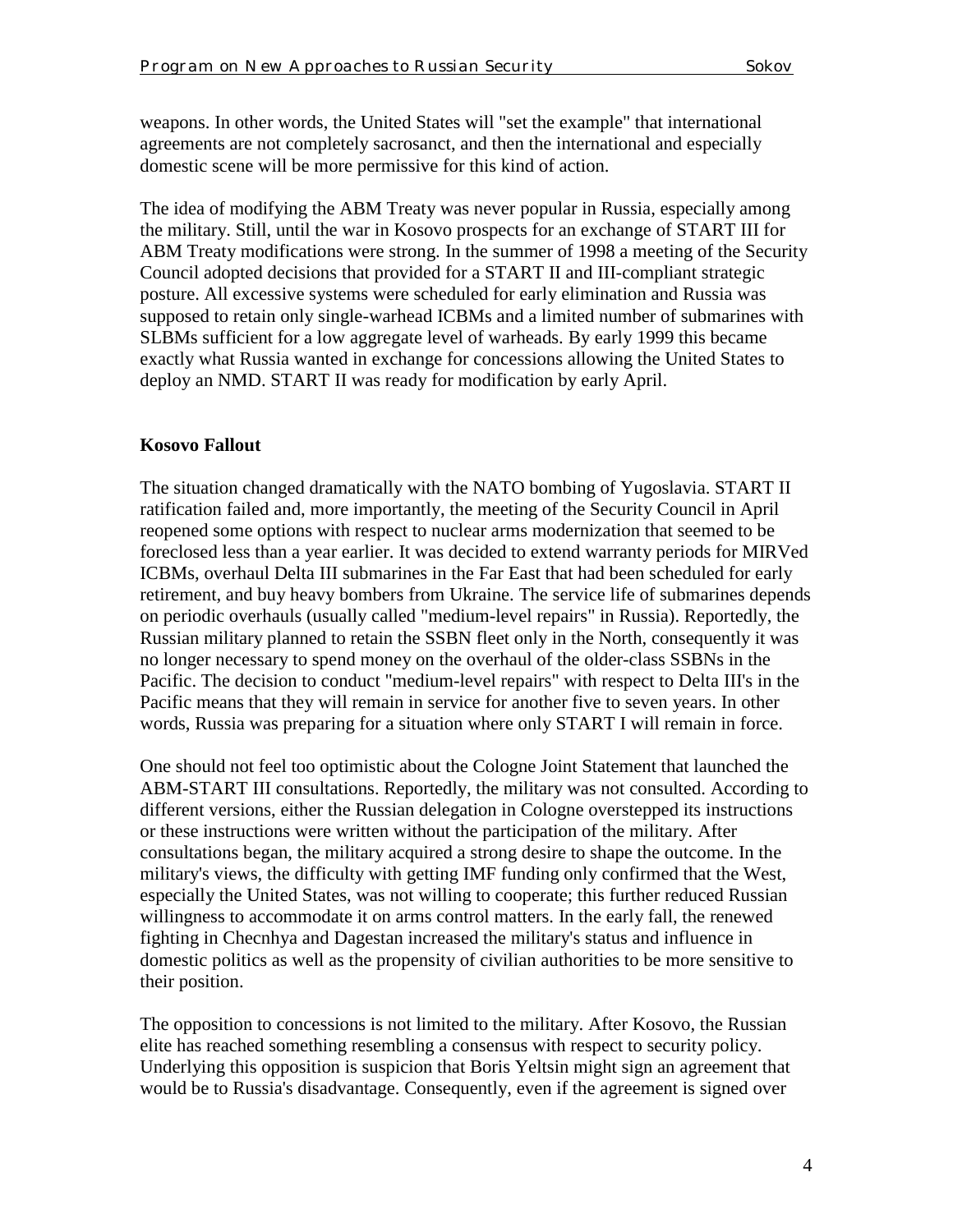the objections of the military, it will not be ratified. In other words, little if anything is possible until after presidential elections in Russia, which are scheduled for June 2000. This means that the United States is likely to adopt the decision to deploy an NMD without Russia's endorsement.

Finally, it is important to understand that Russian opposition to hasty arms control agreements is predicated on long-term planning. If the economic situation improves under the next administration, Russia will complete the transition toward a smaller, but also modern and highly viable strategic force. This will take time, of course, and old MIRVed ICBMs, which Russia will be able to retain in the absence of START II and START III, will help to smooth the transition (according to some estimates, Russia can keep up to 4,000 warheads on strategic delivery vehicles until 2010).

Of course, it is possible that the economic situation will not improve, but in this case, many say, strategic balance will no longer matter because Russia might cease to exist. In other words, the Russian establishment tends to put all its money on one bet: either things will become normal or the country will not survive.

Russia's freedom of action, which is supposed to increase after the United States abrogates the ABM Treaty, has even broader implications, including for export control regimes. Had Russia been a superpower, it might be interested in tight restrictions on arms and technology transfers. But as a "rank-and-file" great power in severe economic distress, it has an interest in expanding trade. Although major regimes, such as the Nonproliferation Treaty, MTCR and other equivalent ones are rarely questioned (although in the last few years even they are coming under attack), many restrictions are now viewed as excessive and imposed by the United States in order to undercut Russia's high-tech sectors, which are almost uniformly concentrated in the defense industry.

Thus, there are strong incentives to avoid what is seen as a "false pretense" of arms control. This attitude is especially characteristic for the military, which strongly advocates a "direct and honest" approach to negotiations. They simply refuse to see value in "political games," even if those are important, for example, to maintain the appearance of the commitment of the United States and Russia to nuclear disarmament--which is vital for the continuation of the nuclear nonproliferation regime. One can detect here sentiments similar to those that existed in the United States in the early 1980s: no agreement just for the sake of agreement.

In view of all this, the optimism of the Clinton administration is unfounded. Chances are that the ongoing ABM-START III consultations will not produce an agreement, but even if it becomes possible to persuade Boris Yeltsin to sign one, it will not be ratified and will have to be abandoned or renegotiated.